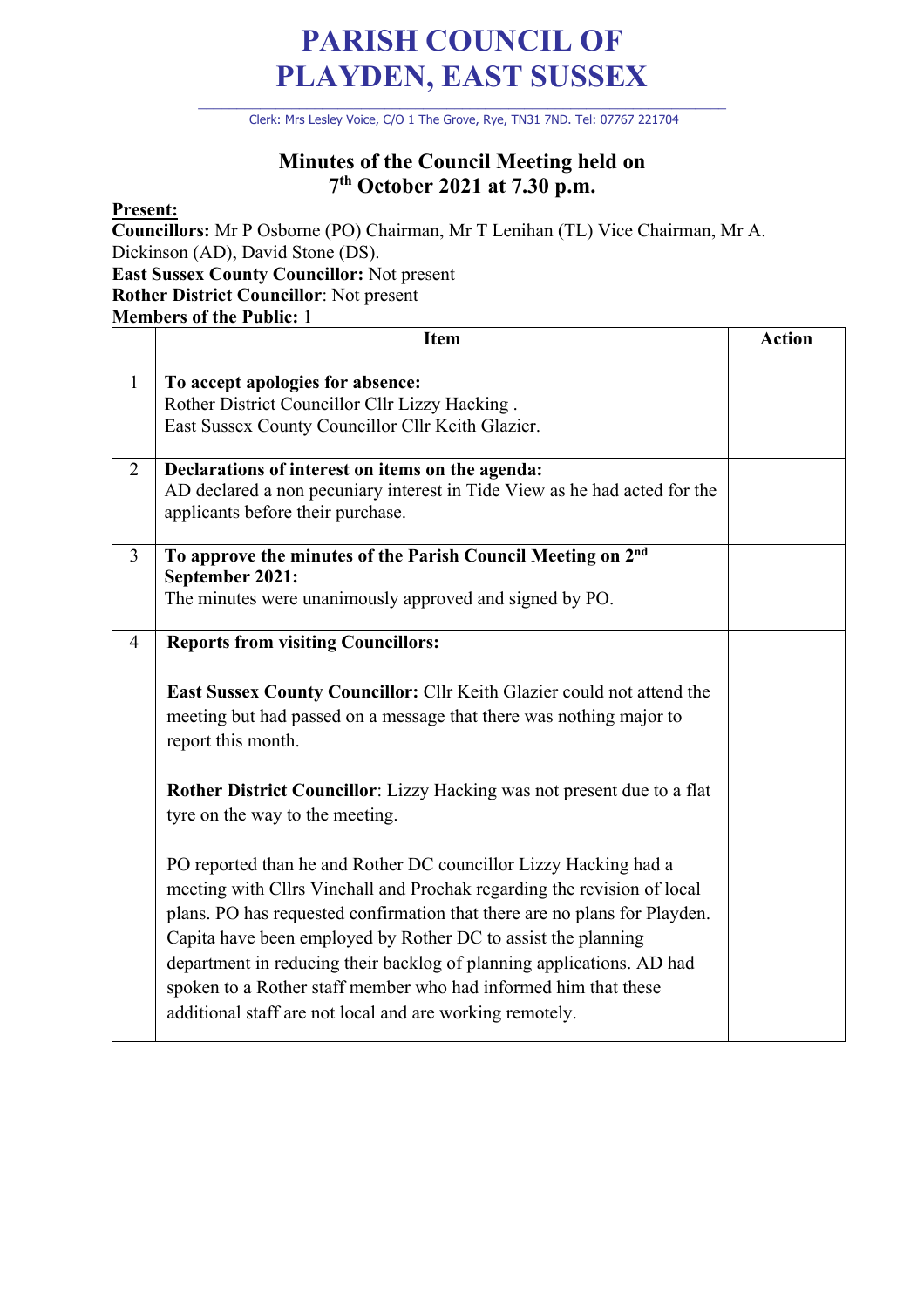| 5              | <b>Quarterly Crime Report.</b><br>The clerk had passed onto the councillors the report produced by Orla<br>Lindsay listing incidents over the last three months. The councillors felt<br>that a more timely report of current patterns of crime would be more<br>useful.<br>The local Clerks had all been invited to a 'Teams' online meeting with<br>Orla and one of her colleagues but this had failed as 'Teams' could not be<br>used on the police computers. To be rescheduled.                                                                                                                                                  |       |
|----------------|---------------------------------------------------------------------------------------------------------------------------------------------------------------------------------------------------------------------------------------------------------------------------------------------------------------------------------------------------------------------------------------------------------------------------------------------------------------------------------------------------------------------------------------------------------------------------------------------------------------------------------------|-------|
| 6              | Public adjournment: To suspend the meeting for any public<br>statements. Members of the public are encouraged to attend the<br>meeting and raise any pertinent issues at this point.<br>The member of the public attending voiced concerns over the new<br>planning application for Tilmans regarding the parking of the builders<br>vehicles during the further works and the long term use of the converted<br>garage.                                                                                                                                                                                                              |       |
| $\overline{7}$ | Matters arising from last minutes not covered elsewhere.<br>The Clerk had chased the planning enforcement team regarding the<br>ongoing activity at the field next to High Bank in Houghton Lane. This<br>had originally been reported in June this year. She had received a reply<br>that they were sending a further letter to the owner (an earlier letter had<br>not been replied to) and were intending to visit the site on 15 <sup>th</sup> October.<br>The clerk has been promised a further update once the visit has been<br>made.                                                                                          |       |
| 8              | Correspondence:<br>The clerk gave an update on the RALC meeting on $6/10/21$ including the<br>latest results from the trailing of the Black Cat Scanner and subsequent<br>police speed monitoring by Catsfield Parish Council.                                                                                                                                                                                                                                                                                                                                                                                                        |       |
| 9              | Additional grass cuts for 2022.<br>The councillors discussed the options for four additional grass cuts for<br>2022 to be provided in addition to the two cuts provided by ESCC. It was<br>agreed that the parish council would pay for these additional cuts to be<br>provided by the ESCC contractors as this is more cost effective as the<br>council would need to source a private contractor, check that they had the<br>ESCC required insurance and liability in place and draw up contracts for<br>the work. The council will be invoiced next spring for £163.00.<br>The clerk to inform the ESCC of the council's decision. | Clerk |
| 10             | Planning.                                                                                                                                                                                                                                                                                                                                                                                                                                                                                                                                                                                                                             |       |
|                | <b>Applications.</b><br>RR/2021/1902/P<br>Tilmans, Houghton Green Lane, Playden, TN317PJ<br>Proposed alterations and conversion of detached garage including<br>decking and extension to create home office/gym, together with single<br>storey extension to dwelling including over-cladding previous<br>extension.<br>The councillors decided after discussion to support the application in                                                                                                                                                                                                                                        |       |
|                | principle but were concerned regarding the affect of the building<br>works, builder's vehicles and storage of building materials on nearby                                                                                                                                                                                                                                                                                                                                                                                                                                                                                            |       |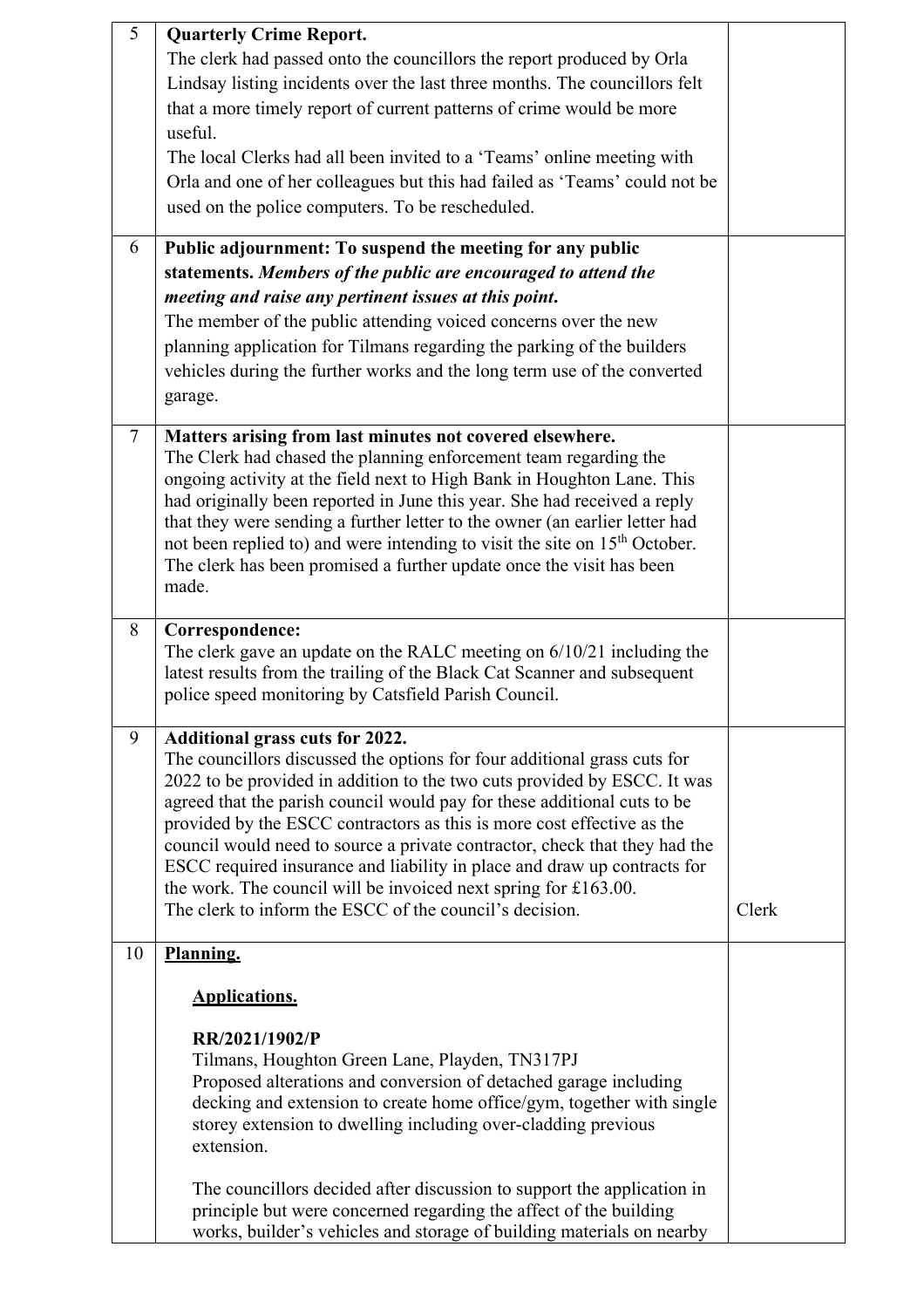|    | properties and on Houghton Green. Concerns were also raised on the<br>reduction in parking area and the potential future use for commercial<br>reasons of the proposed garage conversion. It was also noted that the<br>application had stated that there were no nearby trees but there are<br>several close to the proposed building area.<br>The clerk to agree comments with the councillors to be entered onto<br>the planning application.<br><b>Outcomes.</b><br>W/4001557 Shellfield: Planning In Principle for 9 houses.<br>Appeal dismissed.<br><b>Ongoing:</b><br>RR/2021/1566/P<br>The Steps, New England Lane, Playden, TN31 7NT<br>Erection of two storey extension including covered walkway.<br>Undecided<br>RR/2021/1359/L<br>Holly Cottage, Randolphs Lane, Playden, TN31 7NT<br>Building maintenance to include replacing lime render, installation of<br>new air bricks, replace damaged roof tiles and flashing round chimney<br>stack.<br>Undecided<br>RR/2020/2532/P<br>Tide View, New England lane, Playden, TN31 7NT<br>Demolish entrance porch and replace with new single storey side<br>extension. Construction of new single storey studio building.<br>Proposed alterations to main house including extending lower ground<br>floor to house new garage: and cladding existing elevations<br>Undecided<br>RR/2021/357/O<br>Tide View, New England lane, Playden, TN31 7NT<br>Certificate of lawfulness for the proposed erection of a single storey<br>garage extension at lower ground level and erection of a single storey<br>detached studio building.<br>Undecided.<br><b>Appeals</b><br>None | Clerk |
|----|----------------------------------------------------------------------------------------------------------------------------------------------------------------------------------------------------------------------------------------------------------------------------------------------------------------------------------------------------------------------------------------------------------------------------------------------------------------------------------------------------------------------------------------------------------------------------------------------------------------------------------------------------------------------------------------------------------------------------------------------------------------------------------------------------------------------------------------------------------------------------------------------------------------------------------------------------------------------------------------------------------------------------------------------------------------------------------------------------------------------------------------------------------------------------------------------------------------------------------------------------------------------------------------------------------------------------------------------------------------------------------------------------------------------------------------------------------------------------------------------------------------------------------------------------------------------------------------------------------------------------------|-------|
| 10 | <b>Accounts</b>                                                                                                                                                                                                                                                                                                                                                                                                                                                                                                                                                                                                                                                                                                                                                                                                                                                                                                                                                                                                                                                                                                                                                                                                                                                                                                                                                                                                                                                                                                                                                                                                                  |       |
|    |                                                                                                                                                                                                                                                                                                                                                                                                                                                                                                                                                                                                                                                                                                                                                                                                                                                                                                                                                                                                                                                                                                                                                                                                                                                                                                                                                                                                                                                                                                                                                                                                                                  |       |
|    | Expenditure $-$ to approve the following expenditure:<br>a)<br>Clerks wages and expenses – carried forward.                                                                                                                                                                                                                                                                                                                                                                                                                                                                                                                                                                                                                                                                                                                                                                                                                                                                                                                                                                                                                                                                                                                                                                                                                                                                                                                                                                                                                                                                                                                      |       |
|    | b) Income.<br>£1,377.29 in respect of the CIL payment for RR/2020/1049/P -<br>rebuilding the property at Cairnwell, Houghton Lane, Playden<br>TN31 7QB. CIL payments are to be used for infrastructure<br>projects.                                                                                                                                                                                                                                                                                                                                                                                                                                                                                                                                                                                                                                                                                                                                                                                                                                                                                                                                                                                                                                                                                                                                                                                                                                                                                                                                                                                                              |       |